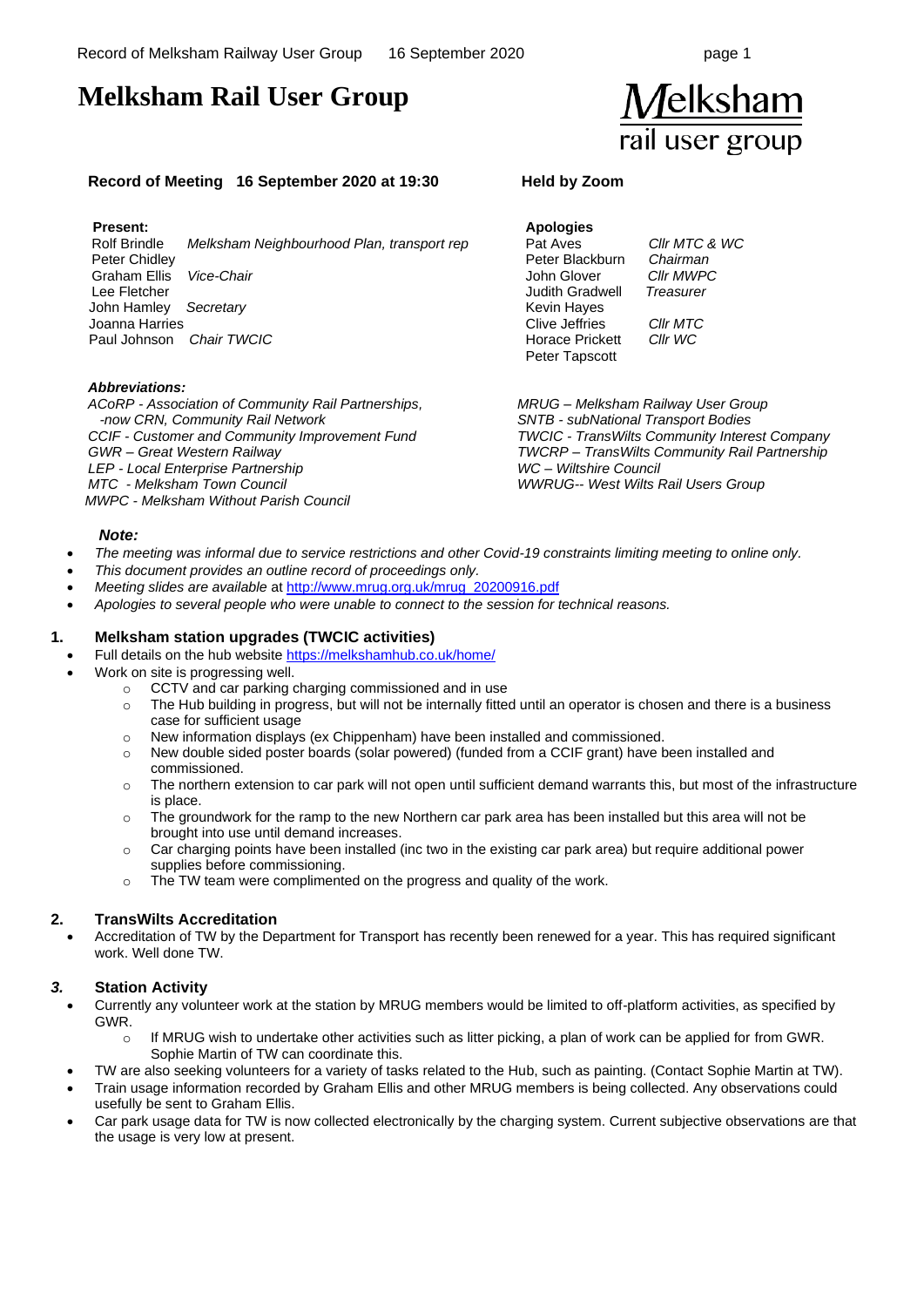#### **4. Timetable**

- From 31<sup>st</sup> August, the morning peak train to Swindon has been reinstated
- From  $w/e 19<sup>th</sup>$  September, all previous weekend trains will be reinstated
- Commuting issues
	- $\circ$  On weekdays at Swindon, between 17:36 to 20:45 there is no train a long wait if the 17;36 is missed
	- o Also on weekdays, the last train at 18:39 from Westbury is earlier than pre-Covid,

#### **5. Services Future**

- There is a possibility of key trains being taken out of the timetable in 2021,
- Particular concerns are
	- o a suggestion to remove the first Sunday morning train from Melksham next year, (leaving the first southbound train at 12:06)
	- $\circ$  the lack of any proposal to fill the evening gap from Swindon back to Westbury. This is understandable in the Covid environment, but it should really be a temporary hole in the service and fixed from December.
	- o Lack of morning Sunday trains, which could lose the ability for a reasonable day out
	- A report on the effect of removing these trains has been submitted to GWR.
		- o Graham will follow up at the end of September with GWR and if there is no review / movement will press further and perhaps call on MRUG members to help raise publicity on the issue.

#### **6. Bustitution**

- There has been, and will be, significant bus replacement services from the station.
	- o This has caused some problems recently and MRUG could help
		- o Where necessary we could help directing people from the platform to the bus stop. Not everyone realises that the bus stop is on the station approach and does not pick up at the platform gate. In particular we will attempt to have a volunteer at the station for the first two services on Sunday every weekend whilst the bus service is running to help passengers connect with the buses.
		- o Ensure bus signs are clear and point to the bus stop
		- o The new departure displays only show trains departing. When replacement buses are running, the display shows "There are no scheduled departures from this platform" without reference to the buses. The old WEBtis display is not functioning. The TV screen by the pickup / dropoff area does include the buses, the top of the screen is very dim so the next 2 departures are difficult to read, and it's the third and fourth - typically over 2 hours away - that passengers see.

### **7. Promotion**

- No Santa 2020 will be held this year. Very unfortunate but inevitable.
- The MRUG website has been modified so that it works well on mobile devices as well as cmputers.
- The newsletter which has been distributed monthly will be continued for a few more months until we see how the train service develops with the pandemic.

#### **8. Melksham Transport Users Group**

- MRUG developed as a railway pressure group in the late 1990s. Services are now viable (although considerable improvement is very desirable) and TransWilts are promoting the services and developing the Hub.
- The group has always been interested in other transport issues for Melksham and the area. It is therefore up for consideration that we rename the group to Melksham Transport User Group.
- This in no way would dimmish our involvement with the railway service but expand our operation to cover the Melksham buses.
- This will be developed over the next few months and we will propose formalising our new name at the next AGM.

#### **9. Bus Issues**

- Since April all bus services in Melksham have been provided by Faresaver (except the town services by Frome Buses and the long-distance coach services by National Express.)
- Although First Bus provided an excellent service, two competing companies resulted in some anomalies where the routes were similar.
- Faresaver have taken over the principal D3 route and built a new timetable (271, 272, 273) which replaces many of the previous services. Faresaver are also providing evening and Sunday services on the 272 route which they previously did not.
- MRUG wish Faresaver every success with this new venture, which complements the Melksham railway service to Chippenham and Trowbridge.

#### **10. AOB**

- Network Rail have produced a suggested roadmap/ business case for carbon reduction on rail servjces which includes electrification for the TW line. This very commendable but unlikely to happen for many years.
	- o See [https://www.networkrail.co.uk/wp-content/uploads/2020/09/Traction-Decarbonisation-Network-Strategy-](https://www.networkrail.co.uk/wp-content/uploads/2020/09/Traction-Decarbonisation-Network-Strategy-Interim-Programme-Business-Case.pdf)[Interim-Programme-Business-Case.pdf](https://www.networkrail.co.uk/wp-content/uploads/2020/09/Traction-Decarbonisation-Network-Strategy-Interim-Programme-Business-Case.pdf)

#### • **11. Next meeting**

• Wednesday 18 November 2020 19:30 (probably by Zoom)